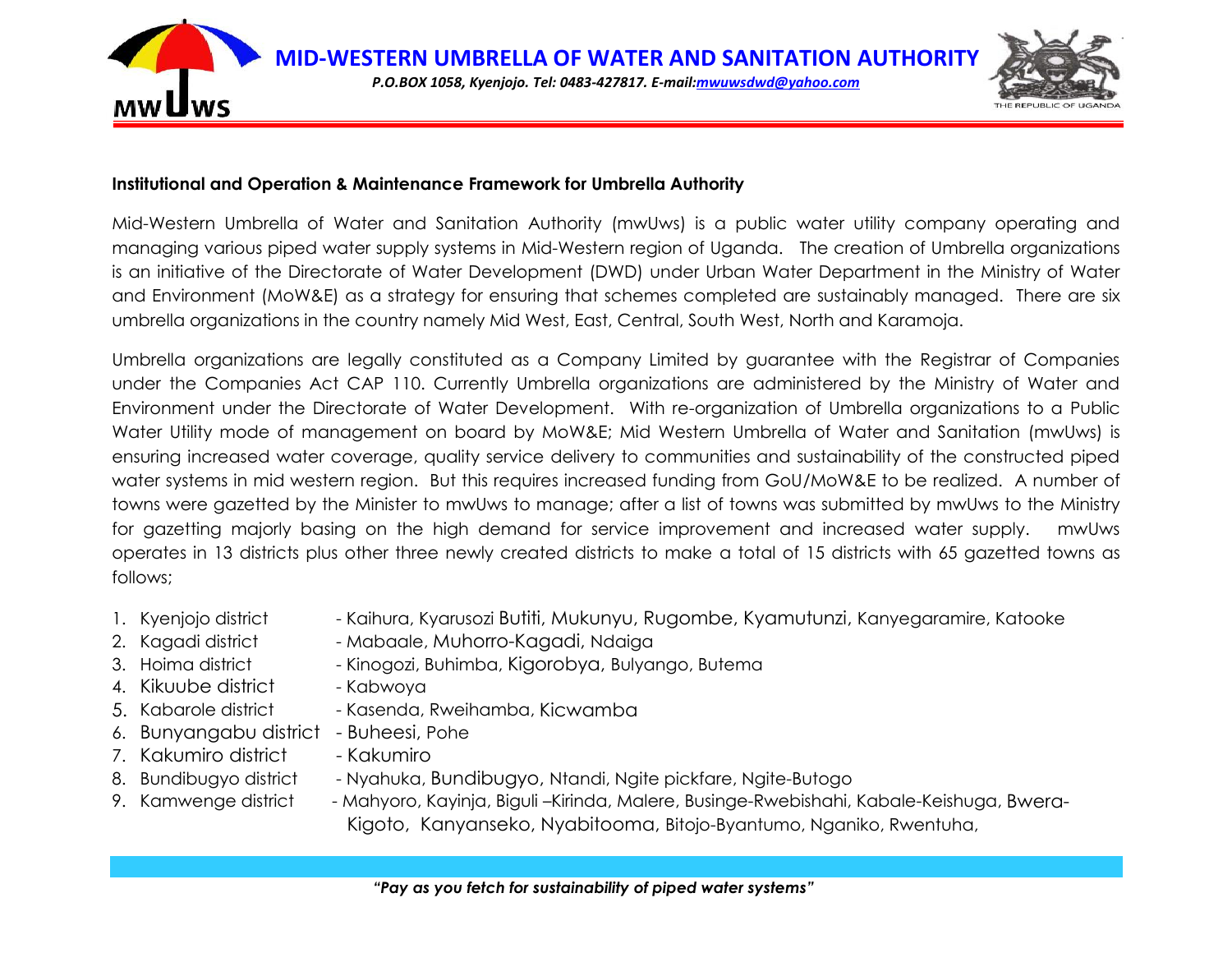- 
- 11. Kassanda district Kassanda, Bukuya
- 
- 
- 
- 
- 10. Mubende district Kasambya, Kanyogoga
	-
- 12. Kibaale district Nyamarunda, Kibaale, Kyakatwanga-Nyamarwa
- 13. Kyegegwa district Kitaleesa, Mpara- Kyegegwa, Kakabara, Kazinga
- 14. Ntoroko district Karugutu- Kithoma, Rwebisengo
- 15. Kasese district Kitabu, Muhokya, Karalike, Katunguru, Hamukungu

### *MID WESTERN UMBRELLA OF WATER AND SANITATION AUTHORITY AREA OF OPERATION*



**Our Vision:** To be the leading provider of water and sanitation services in Uganda.

**Our Mission:** To provide and support the delivery of high quality, reliable and affordable water and sanitation services in Uganda.

**Values:**

- Accountability
- Reliability
- Timely
- Team work
- Self driven
- Responsiveness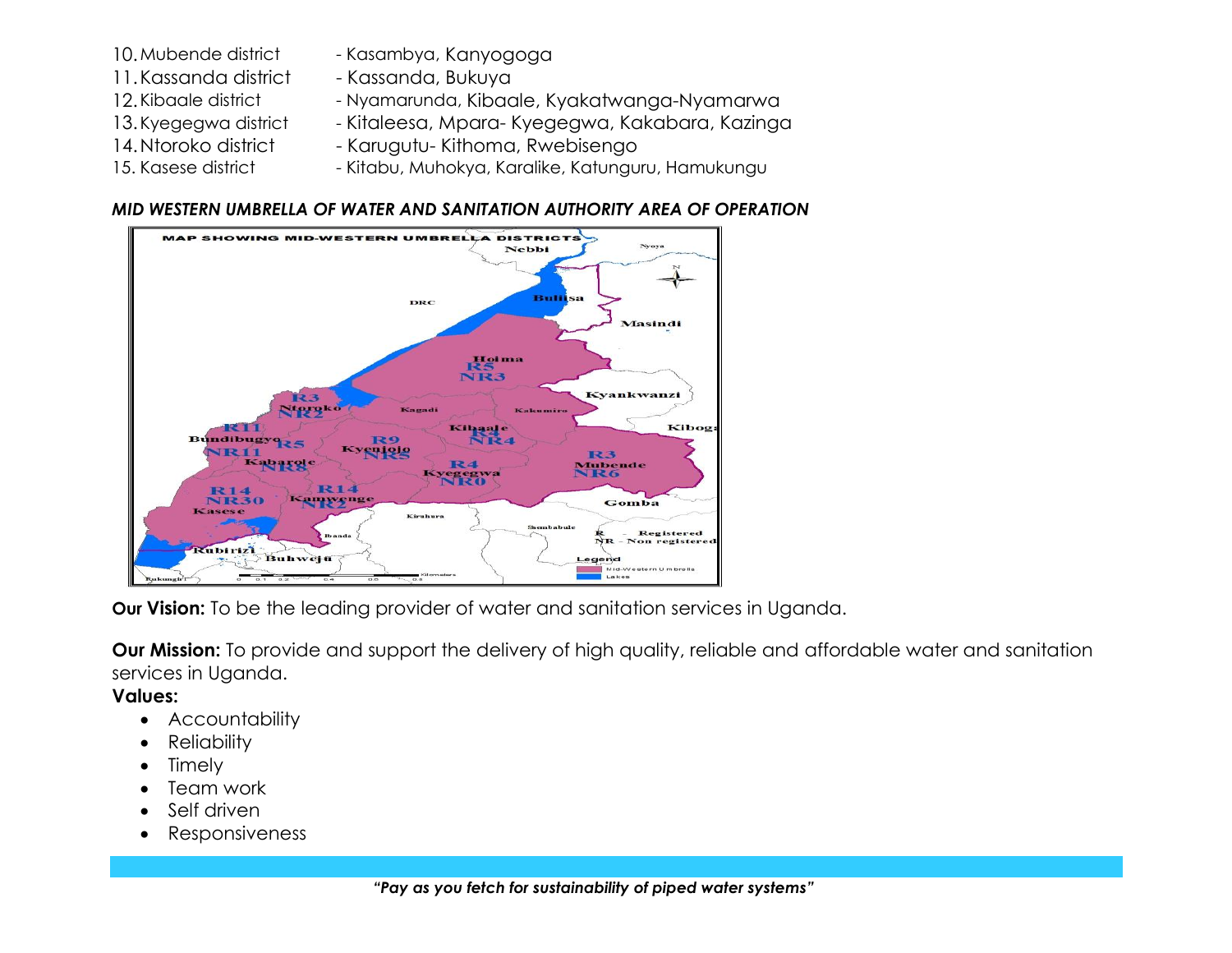# **Relationship with the Water & Sanitation Committee (WSC):**

mwUws works closely with the WSC as an entry point to the communities. The water and sanitation committee at scheme level comprises of five (5) members appointed by the relevant local government. It is responsible for scheme based issues and is facilitated by the Umbrella organization up to 5% of the revenue collected from the scheme whenever it is deemed necessary.

- The WSC advocates for services to the community for instance need for extensions/connections.
- They provide feedback on the quality of service i.e. illegal connections, water quality, leakages, and service reliability.
- It supports the Authority in land acquisition for development of new structures e.g. production well, pump house etc.
- The WSC reports community grievances to the Authority for rectification.

**Management model:** Two models are being used in the management of water supply systems currently;

- Private Operator who is a company
- Scheme Operators/Branch Managers who are individuals
- Other staff employed by the Authority that include plumbers, guards and source care takers to ease scheme operations.



*The Manager mwUws receiving tools & equipment for management of Kainja town from the Manager – WSDF-SW* 

*Branch.*

*Drilling of a production borehole in Bukuya town, Mubende district in order to boost water supply in the area*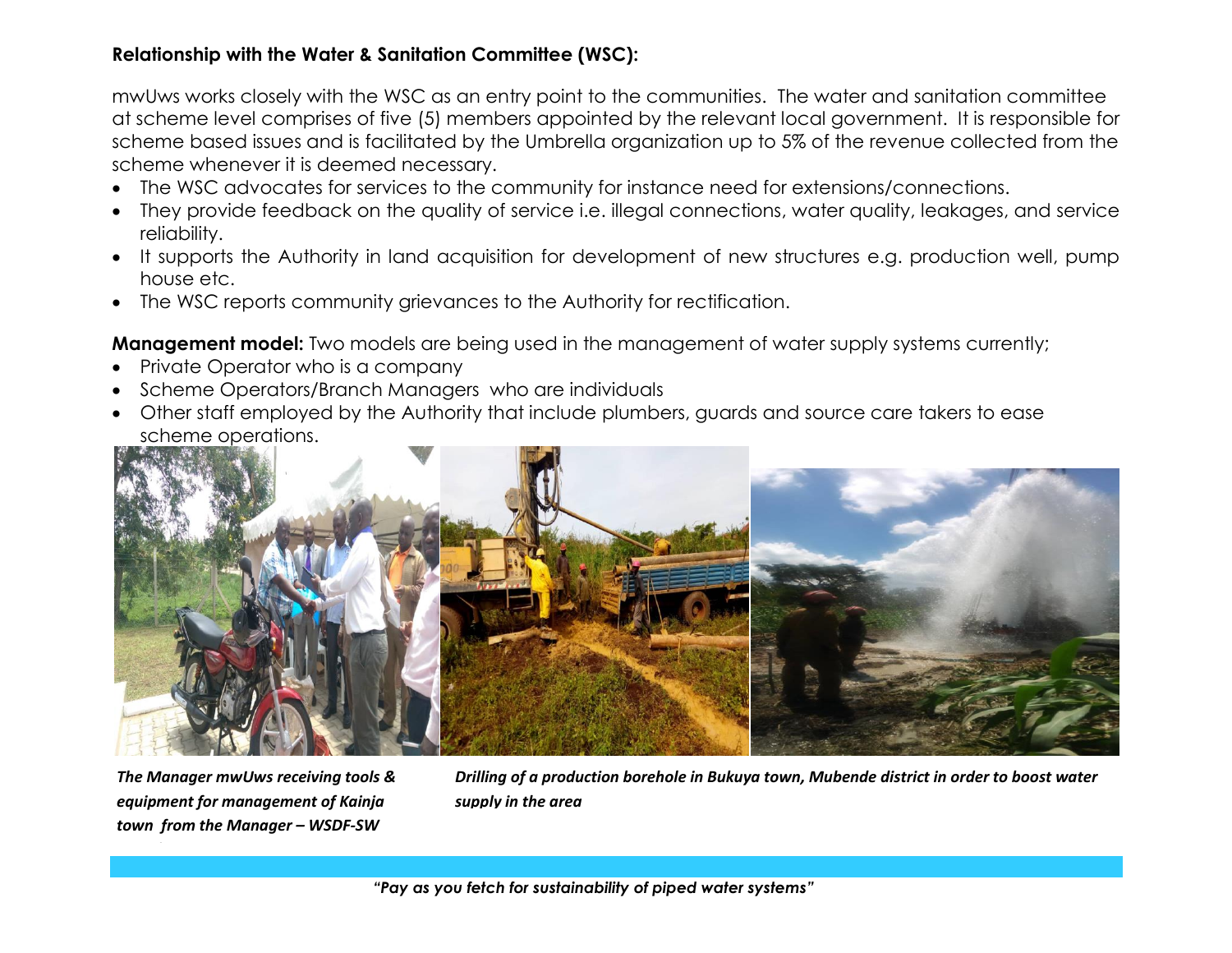## **Tariff Determination and setting**

The water tariffs are generated based on the cost of scheme maintenance versus the income realized from the system. The size of the system and population served are also vital when determining the tariff. The higher the population served the lower the tariff and vice-versa. These water tariffs range from 1,000/= to 2,500/= for gravity flow schemes and 3,500 t0 4,000/= for pumping systems. This is inclusive of ezee money charges and 18% VAT. However there is a proposal to categorize tariffs according to different water users i.e. commercial, domestic and institution. For any tariff to be effective the beneficiary communities are involved in its determination and setting before use.

### **Consumer Connections made**

| <b>Activity</b>              | <b>Achieved</b>      | <b>Remarks</b>                                                           |
|------------------------------|----------------------|--------------------------------------------------------------------------|
| Extensions/connections made  | 1,151<br>connections | All gazetted towns that were taken over for<br>management.               |
| Metering (new installations) | 476 meters           | Kitalesa, Biguli, Nyabitoma, Kicwamba, Bundibugyo (4<br>systems)         |
| Replacement of old meters    | 200 meters           | Kasambya, Kibaale, Mabaale, Rweihamba, Kasenda,<br>Rwebisengo, Kitalesa. |



*Installation of solar system on one of pump stations in Biguli-Kirinda town, Kamwenge district* 

*Launch of an extension by the Woman MP, Hon. Baguma Spellanza in Buhaza village, Kyarusozi Town Council, Kyenjojo district*

*Commissioning of a solar system by the MP Kyaka North Constituency Hon. Asaba Paul, in* 

*Kitalesa town*

 *"Pay as you fetch for sustainability of piped water systems"*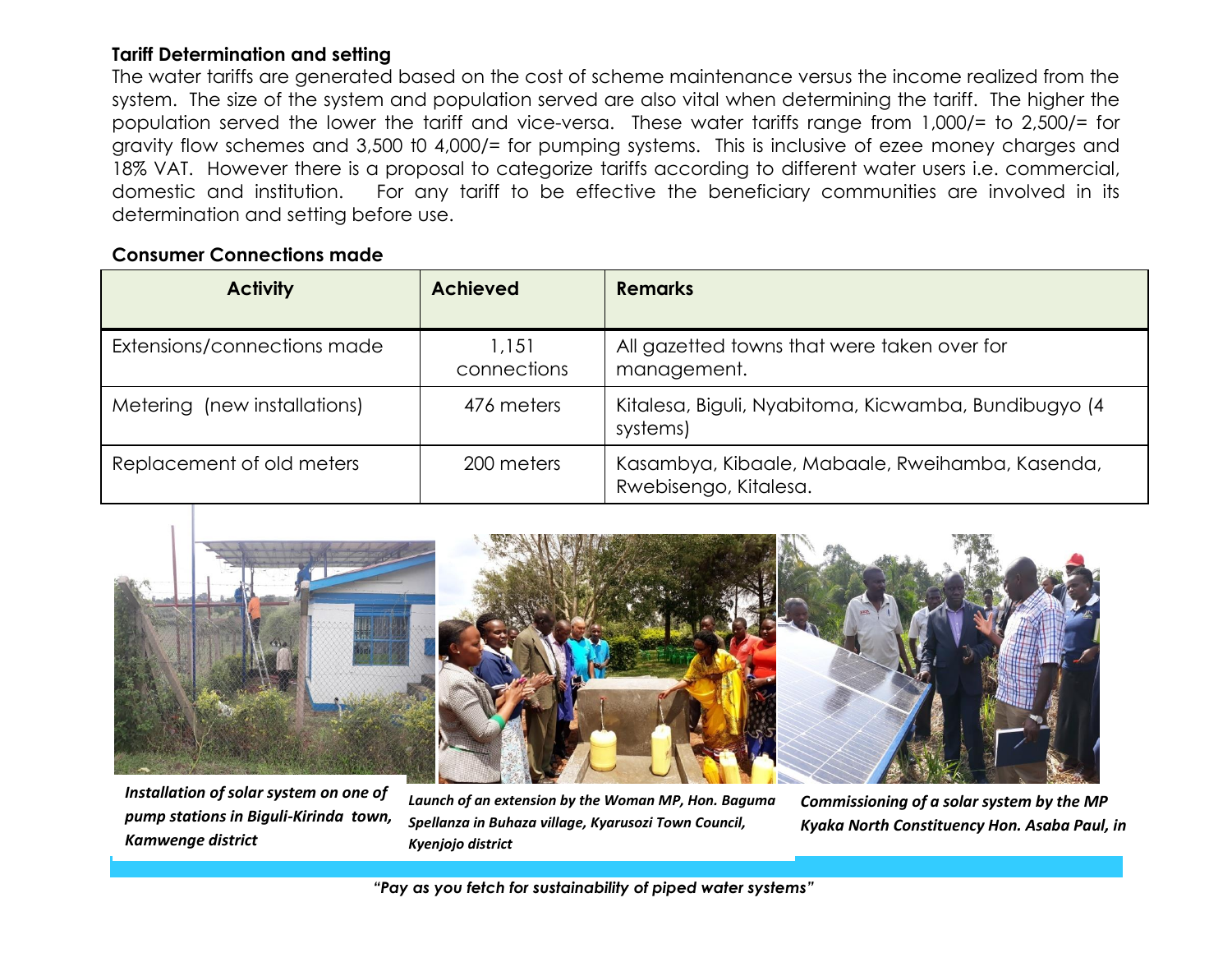# **Progress update on management of all towns in the operation area**

| <b>Activity</b>                                                    | <b>Progress</b>                                                                                                                              |
|--------------------------------------------------------------------|----------------------------------------------------------------------------------------------------------------------------------------------|
| Stakeholders consultations and meetings                            | Held in all the operational gazetted schemes (1st & 2nd gazette, three (3)<br>from the 3rd gazette).                                         |
| Metering:                                                          | 500 (300 New connections, 200 replacement of faulty connections)                                                                             |
| Repairs and replacements                                           | Repaired 7 generators, replaced 2 motors in Kasambya, Kibaale,<br>Mabaale, Rweihamba, Kasenda, Rwebisengo, Kitalesa.                         |
| Installation of billing software                                   | Installed on 10 systems                                                                                                                      |
| Installation of the cashless system of<br>payment using ezee money | Distributed 35 terminals                                                                                                                     |
| Personnel capacities                                               | 29 Branch managers, 2 cashiers and 38 plumbers recruited, trained and<br>deployed in all gazetted towns that were taken over for management. |
| Visibility                                                         | Sign posts installed at all offices of the schemes, renovation/painting was<br>done, staff IDs, overcoats and overalls provided.             |
| Provision of computers                                             | Purchased computers for 12 towns                                                                                                             |
| Provision of motorcycles to schemes                                | Provided motorcycles 13 towns                                                                                                                |
| Received pipes from MWE                                            | 29kms pipe line being used for extensions in Biguli (8kms), Kyarusozi<br>(5.5kms), Mahyoro (1.2kms), and Rugombe (1km), Kaihura (900m).      |
| Replacement of sand in the filtration<br>chambers                  | Filtration units for kibaale worked on.                                                                                                      |
| Installation of chlorination units                                 | Chlorination units for Karugutu, Rwebisengo, Kicwamba and Butiiti were<br>installed.                                                         |